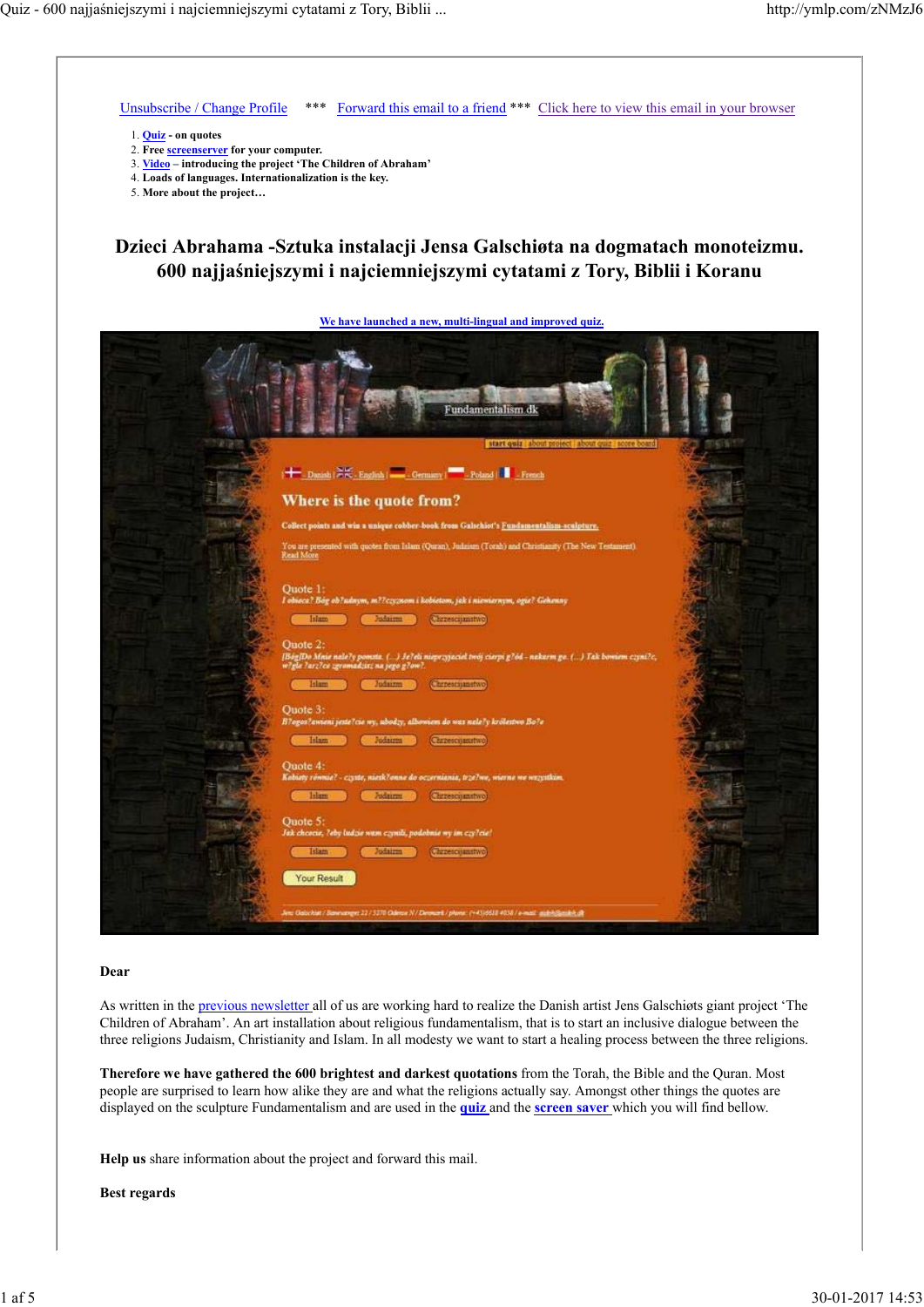**Lasse Markus - Info mail editor and leader of the secretariat of 'The Children of Abraham'**

# **Quiz - on quotes.**

We have launched a new, multi-lingual quiz were you are to guess whether 5 random quotes are from the Ouran, the Bible or the Torah. For each right answer points are added to your score and it is possible to win a cobber book from the sculpture.

**The quiz.** You can get a ticket for the competition by guessing all 5 quotes correct. The extremely intelligent can try the expert quiz with 10 questions (thus increasing the chance of winning!).

**Multi lingual?** Yes, we've been working around the clock and today we present the project and the quiz in English, Danish, Polish, German and French. And soon we will launch in Italian, Dutch, Swedish and Norwegian (if you know a language and want to help, don't hesitate to contact us!).

· **Education.** Several school teachers and priests have been using the Danish version of the quiz as a fun way to teach the kids about the religious dogmas and start a debate about religious prejudices. The quiz' scoreboard and group function makes it an excellent tool for teaching.

**The price.** Yes, there is more to the quiz than expanding the religious horizon. And in these days of financial crisis we know exactly how to attract the materialistic (we didn't say greedy) minded. In January we draw lots for a 1000€ sculpture. It is a book from the 3½m tall and 9m wide sculpture 'Fundamentalism'.

**Give it your best try** at www.Fundamentalism.dk/quiz/en - and remember to share it on facebook, brag about your position on the score list and challenge your friends!

\*\*\*\*

## **Free screen saver**

 Yes, we've made sure that YOU can get even wiser. The quote-screen saver shuffles between all the brightest and darkest quotes from the Torah, the Bible and the Quran. It is easy to install (open as administrator) and easy to uninstall.

In many ways it is more than just a **screen saver**. The silent and constant flow of quotes, when your computer takes a break, makes it a kind of thoughtful, meditative experience. And the horrible and beautiful quotes are sure to make you give the religions some new thoughts.

**For the same reasons the screen savers** have sometimes been used on the public computers at education facilities. \*\*\*\*

# Video

Why read, when you can have the whole project 'served' in our short documentary about the project 'The Children of Abraham'.

Introducing artist Jens Galschiøt, his visions for the project, the sculpture



FOR FOR JUNIOR IN TRAINING

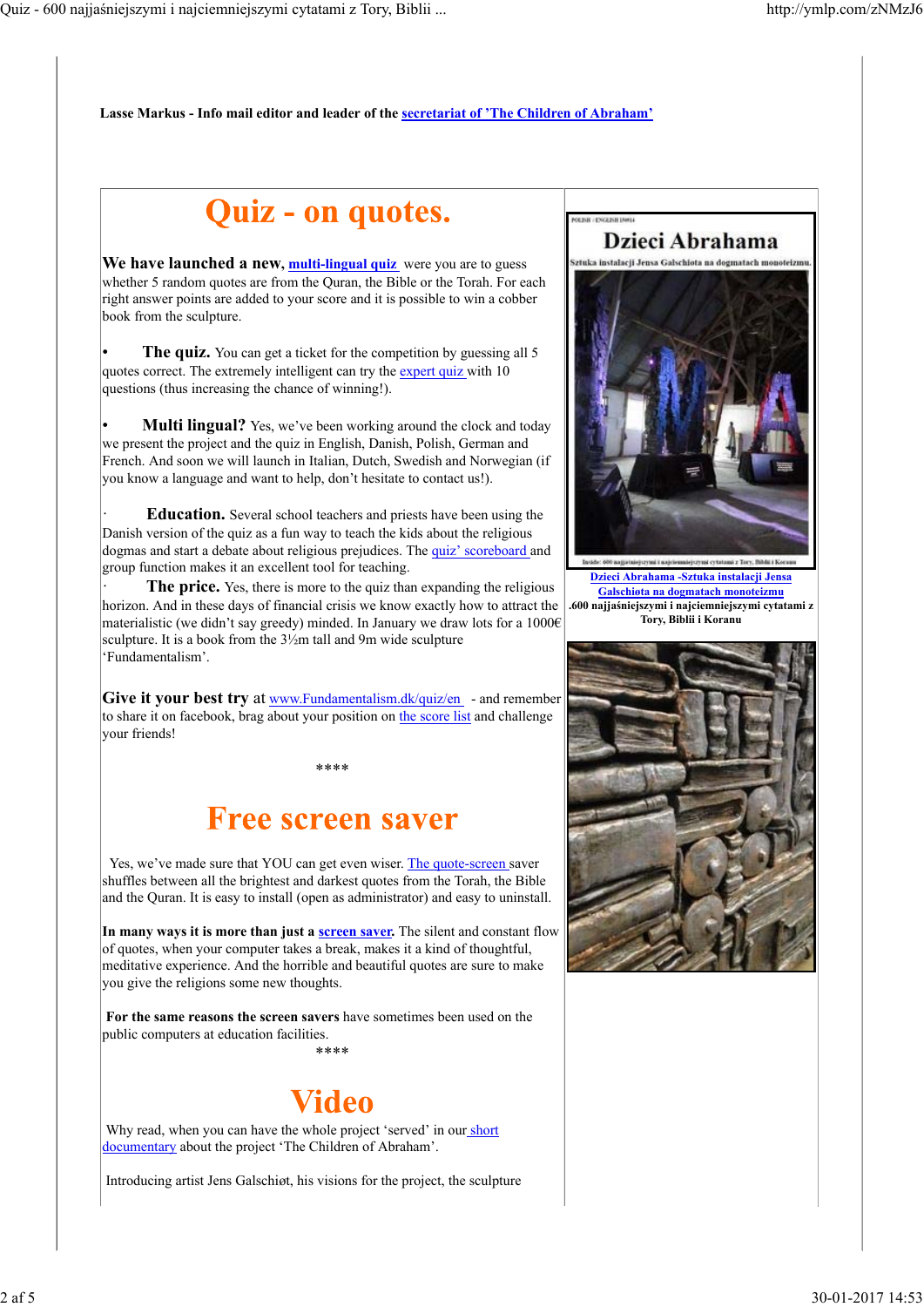'Fundamentalism' and much more...see VIDEO

\*\*\*\*

# **Loads of languages.**

**Unfortunately, Denmark is not the only country** which hosts an excluding and often hateful religious debate in which prejudices are seen as the norm and where 'the others' are seen as markedly different from 'us' and 'our society'.

**The art- and dialogue project** 'The Children of Abraham' has shown capable of being an effectful tool to start a genuine and uniting dialogue.

**Therefore, it is our** goal to translate the quotes and concepts into a variety of languages in order to help turn the debate around in other countries.

**So far we have translations** in English, Danish, Polish, German and French. Furthermore we are working on Italian and Dutch, Swedish and Norwegian. If you know a language and want to help us, do not hesitate contact us!

**More about the project…** 

## **General information and the project "The children of Abraham"**

**We have gathered the 600 brightest and darkest quotations** from the Torah, the Bible and the Quran. They show how very similar the religions are, and that all of them have very humane, compassionate sides, as well as very inhumane, intolerant and 'outdated' sides.

We are finishing the monumental sculpture 'Fundamentalism'. A 3<sup>1</sup>/<sub>2</sub> meters tall, 9 meters wide Stonehenge-like sculpture consisting of huge cobber letters which spell the word FUNAMENTALISM. Its 28 flat screens display the quotes.

 **The sculpture is to have its opening exhibition** at Art Center Silkeborg Bad, Denmark, in January, after that we plan to place it in front of the EU parliament to internationalize the dialogue.

## **More Info can be found at:**

**The previous newsletter explaining the project**

**The Fundamentalism sculpture Wikipedia page "The children of Abraham" webside**

\*\*\*\*\*\*\*\*\*\*\*\*\*\*\*\*\*

**General information about Galschiøt**

See Wikipedia:

Portrait of the sculptors CV (PDF)

To Gallery Galschiot

To Galschot webside

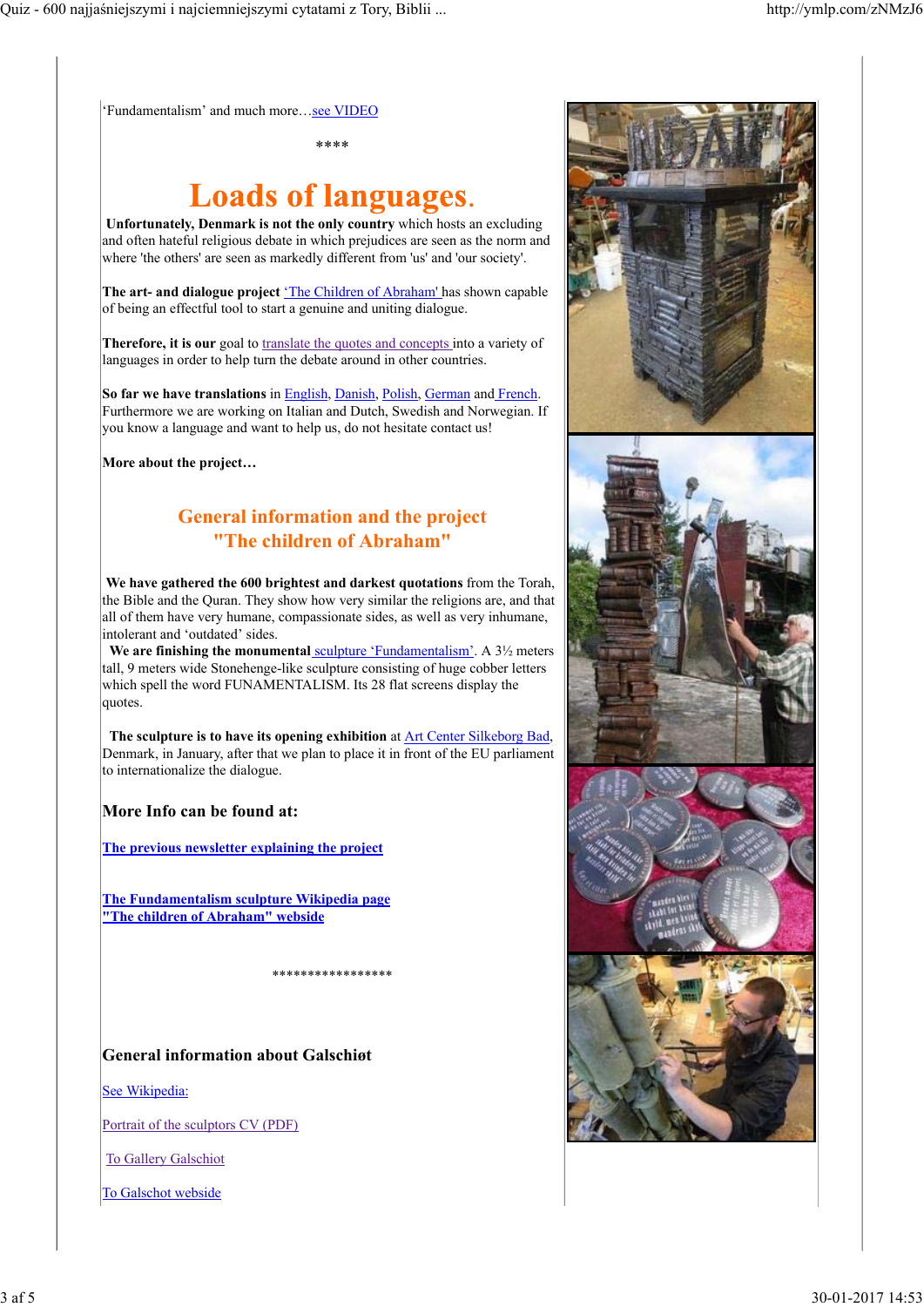



### **This mail has been sent from the sculptor Jens Galschiøt's workshop.**

#### **Contact to the workshop:**

Galleri Galschiøt Banevænget 22 5270 Odense N

Tlf : (+45) 6618 4058

Fax:(+45) 6618 4158

**E-mail**: aidoh@aidoh.dk

**websider:** To Gallery Galschiot